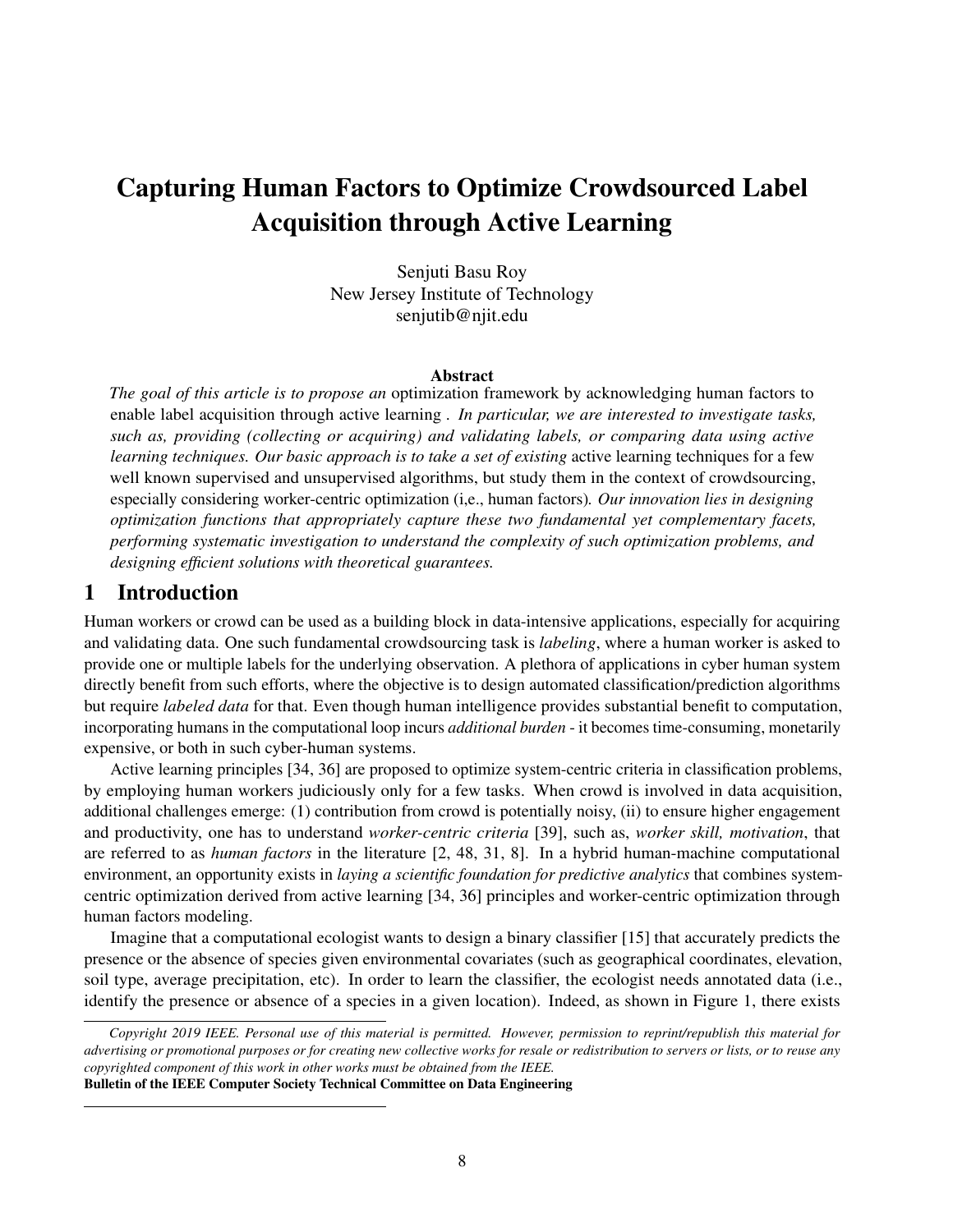

Figure 1: Unidentified Species at iNaturalist Website

unidentified species at large-scale citizen science based platforms like iNaturalist that are to be crowdsourced to be labeled by their registered workers. While doing that, we however need to find the most "suitable" worker taking into account worker-centric criteria, such as, her geographic distance from the observation location, her expertise and/or motivation to identify insects, by considering her past activities/tasks. The goal is to focus on applications, where the workers (e.g., registered citizen scientists of iNaturalist) are involved in completing tasks that are repetitive in characteristics and do not evolve much over the time. We propose to develop an *optimized human-machine intelligence framework for such cyber-human systems for single and multi-label classification problems [27, 55] through active learning*.

Our effort will be investigate and adapt existing *active learning techniques for a few well known supervised algorithms for single-label and multi-label classification in the context of crowdsourcing, especially considering worker-centric optimization through human factors modeling*. The general idea behind active learning is to select the instances that are likely to be most informative. Then the selected instances are annotated by human, and the computation loop is repeated. Our innovations lie in appropriately capturing these two fundamental yet complementary facets in a single optimization function, performing systematic investigation to these problems and designing innovative solutions.

Example 1: Motivating Example: The iNaturalist platform contains photo vouchered independently verified species occurrence records by the citizen scientists across the world and is one of the fastest growing source of contributions to the global biodiversity information facility. We focus on such platforms, where tasks are repetitive in nature, do not change over the time, and one can retain all the past tasks undertaken by the registered workers (citizen scientists). A computational ecologist makes use of such platforms to develop species distribution models using environmental covariates. Thus, she aims to design a crowdsourcing effort to judiciously obtain single and/or multiple label(s) to annotate some of the unidentified images (refer to Figure 1). A single label acquisition is about identifying the insect (which will then be augmented with the location information), whereas, multiple labels will require identifying the Kingdom, Phylum, Class, Order, Sub-Order, Family, Sub-family of the insect in the image.

For these examples, label acquisition involves human workers. On the other hand, domain expert may not have many human workers at her disposal who are qualified for the task - even if there are workers, they may not be *motivated* to undertake these tasks. Furthermore, workers may even have constraints (e.g., only likes to watch birds, can not travel more than 25 miles from her location). Therefore, which task(s) are to be selected and assigned to which worker(s) remain to be a problem.

Desirable properties: To generalize, the above scenarios call out for the following desirable characteristics: (1) An "activized" label acquisition is desirable - i.e., acquire more data only when it optimizes the underlying computational task considering system-centric criteria. (2) At the same time, select workers and assign tasks to enable *worker-centric optimization*. (3) We argue the necessity of studying these two facets together as a single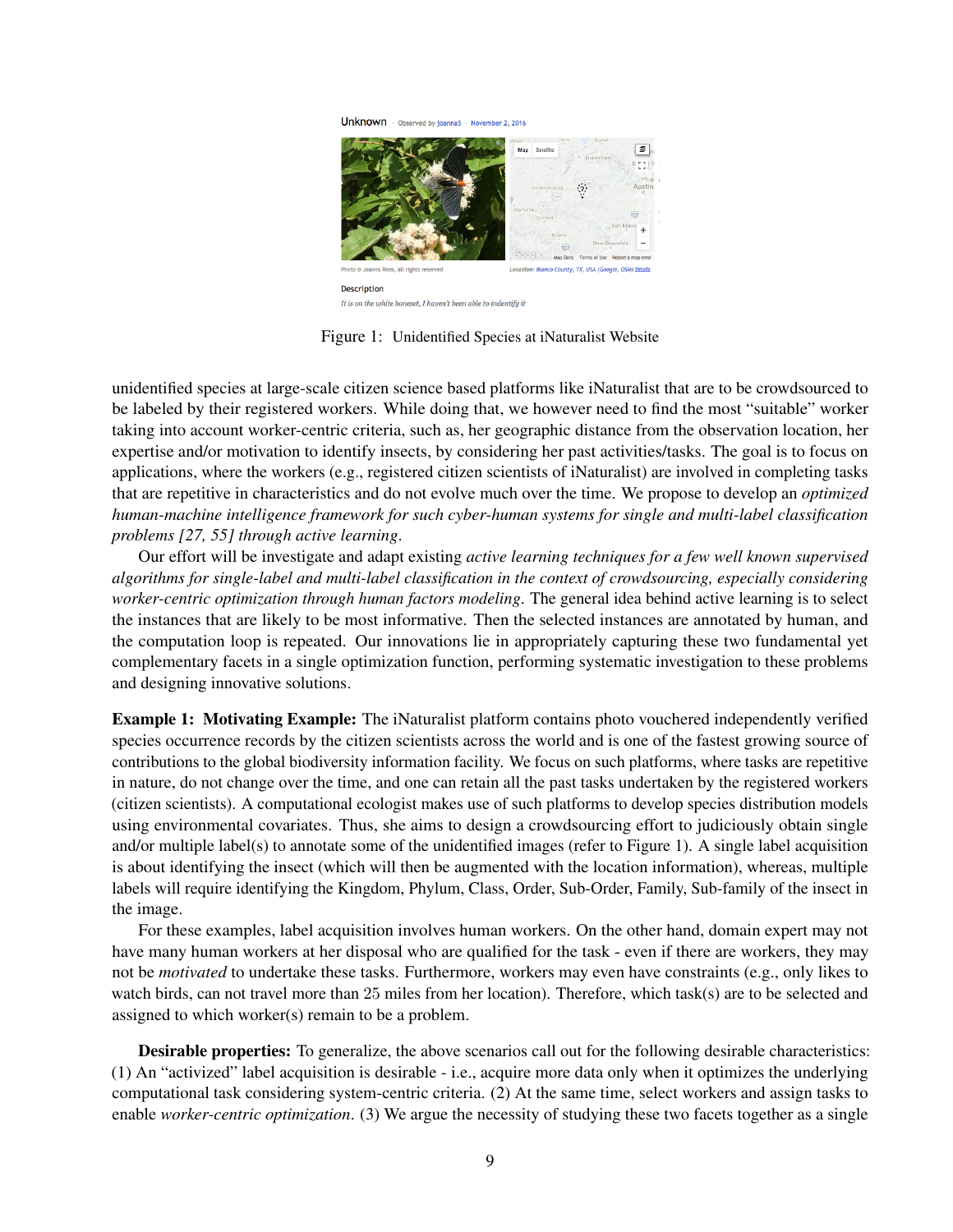*optimization problem*, as a staged solution (first select sub-tasks based on active learning, then assign those to the workers to enable worker-centric optimization) may be inadequate, as tasks selected by active learning techniques may end up having a very low worker-centric optimization, resulting in poor outcome overall.

High level approach: (1) We propose *worker-centric optimization by characterizing human factors* in the crowdsourcing context by adapting well-known theories of behavioral psychology [48, 31, 8]. (2) We propose system-centric optimization by adapting a set of well-known *active learning techniques* for supervised algorithms [34, 36, 51, 52, 10, 21, 17, 23, 55, 24, 35, 61] and augment them by combining worker-centric optimization through human factors modeling. (3) We propose systematic investigations on how the two *aforementioned optimization problems could be combined* and propose effective solutions.

Additionally, we will design both retrospective as well as prospective studies. We will perform these evaluations using publicly available citizen science datasets.

Novelties: To the best of our knowledge, no existing work has studied what we propose. The closest related works for active learning through crowdsourcing are for single label acquisition [64, 62, 41, 16, 18]. Worker-centric optimization is not considered there. Active learning research for multi-labels remains in a rather nascent state [55, 24, 35, 61]. These aforementioned studies do not investigate the problem in the context of crowdsourcing. Therefore, the necessity of worker-centric optimization does not even arise there. Our designed prototypes on iNaturslist platform will bear a long-lasting effect to understand global bio-diversity.

#### 1.1 Research Objectives

Our long term vision is to optimize knowledge discovery processes for cyber-human systems. We are interested in designing effective solutions and support both worker and system criteria through active learning and human factors modeling. The research proposed here puts us on track to achieving this vision by addressing a first series of concrete challenges on a very important application domain.

(1) Optimized *single-label acquisition* involving crowd: In this research aim, we strive to propose optimization guided hybrid human-machine algorithms considering active learning for single label acquisition. Active learning is popular in *single label supervised algorithms*, where the key idea is that a machine learning algorithm can achieve greater accuracy with fewer training labels, if it is allowed to choose the data from which it learns [34, 36, 51, 52], where each data has a single label.

We will study and adapt a set of well-known active learning techniques, such as, *uncertainty sampling [34], query-by-committee [52, 42], or expected-error reduction[47]* that are popularly used in well-known classification algorithm, such as, *Naive Bayes' Classifier, Support Vector Machine [58, 50], Decision Trees [37], or ensemble classification algorithms [32]*. Similarly, we will characterize *human factors* of the workers [48, 31, 8], such as *skill, motivation* and then design principled optimization functions that combines task-centric and worker-centric optimization. These complex optimization functions will guide the selection of the right training sample (i.e, task) for further labeling and request the appropriate workers to undertake that task. Using Example 1, this is akin to selecting the most appropriate observation site and select the most appropriate workers to observe the presence or absence of the species there. When multiple workers with varying level of expertise are involved to undertake the same labeling task, we will study how to aggregate their annotations to infer the truth considering *weighted majority voting or iterative approach* [20, 25]. We will formalize *stopping conditions* - i.e., *when to terminate this labeling process by exploiting the confidence [63] of the classification tasks, available budget, or availability of the human workers.* We will investigate effective scalable algorithms to solve these problems by exploiting discrete optimization techniques.

(2) Optimized *multi-labels acquisition* involving crowd : In this aim, we will investigate how to enable active learning principles for *multiple-labels classification tasks* involving crowd (Recall 1). Multi-labels classification is different from multi-class classification, where only a single label needs to be predicted per data point for the latter, albeit there are more than two possible labels. Unlike its single-label counterpart, multi-labels classification using active learning is far less studied, except for a few recent works [55, 24, 35, 61]. In fact, to acquire multiple labels, we are unaware of any related work that attempts to design active learning like techniques involving crowd.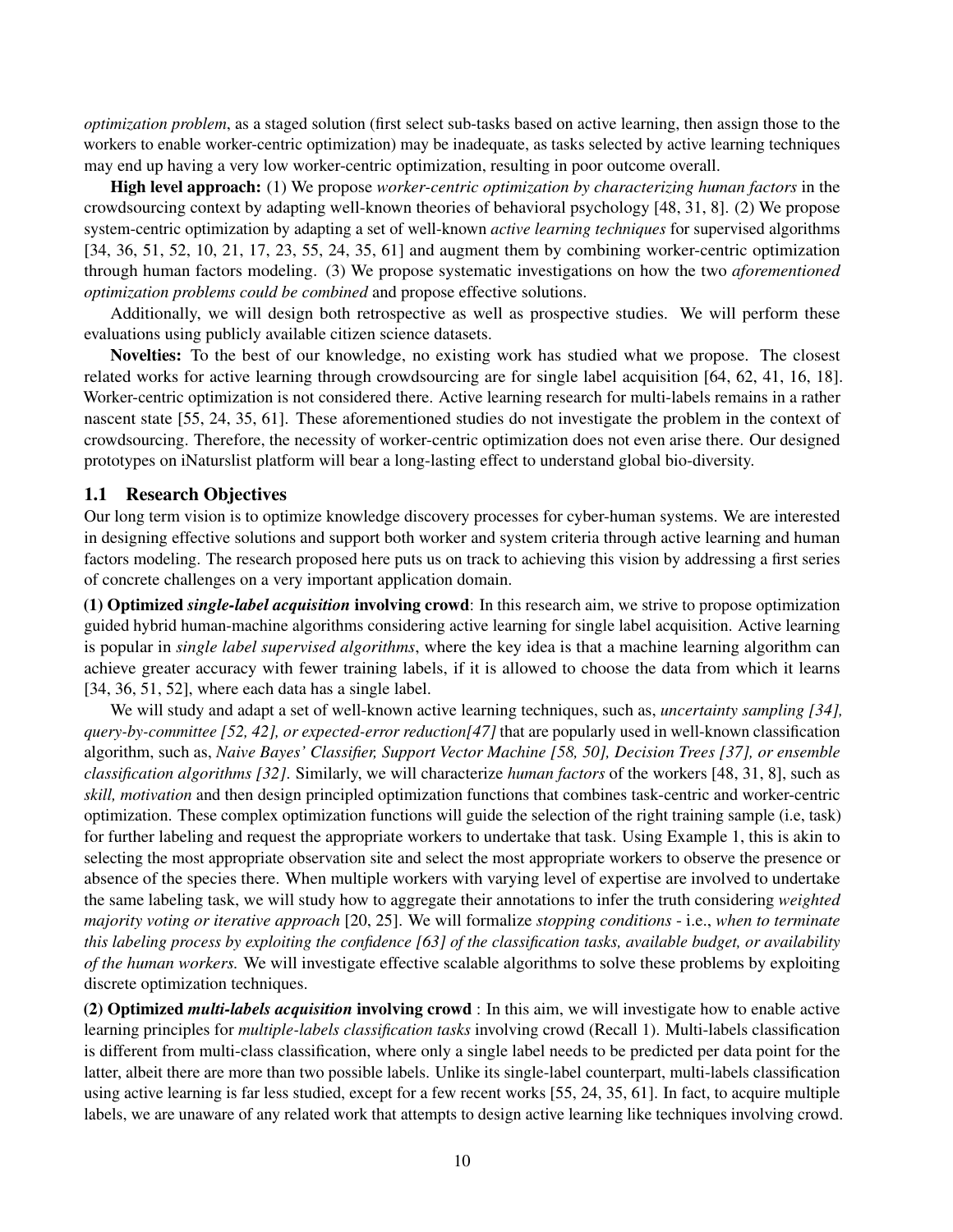Akin to previous aim, we will adapt a few known active learning algorithms for multi-labels classifications using Support Vector Machine (SVM), Naive Bayes, or Ensemble classifiers [55, 24, 35, 61]. Using this, our objective is to select tasks that will be maximally informative for the classifier. Alternatively, task selection can be guided by a version space analysis such that it will give rise to maximum reduction in the version space of the classifier [57]. We will then augment them with *worker-centric optimization through human factors modeling*, such as worker skill or motivation and design a combined optimization function. This function will dictate which task is to be selected for which worker. Using Example 1, this is akin to selecting the most appropriate unidentified image of the species and select the most appropriate workers to label it. Since a task could be labeled by multiple workers, we will study how to aggregate multiple responses and infer the correct labels (truth inference problem) of a task. We will design an iterative algorithm to effectively infer each task's correct labels. We will also explore the use of correlations among different labels to improve the inference quality. Finally, we will investigate the stopping condition of multi-labels acquisition tasks based on various *convergence criteria*.

We first introduce and characterize different variables (Section 2) pertinent to workers and tasks to describe human factors, then propose worker-centric optimization (Section 3). Both of these are pivotal to investigate crowdsourced single and multi-label tasks through active learning (Sections 3.3 and 4).

# 2 Data Model

We introduce different variables and characterize human factors [48, 40, 26, 31, 8, 54, 11]. A crowdsourcing platform typically comprises of workers and tasks that serve as the foundation of the framework we propose. We also note that not all the variables are pertinent to every application domain (for example, citizen science applications are usually voluntary contributions). Our effort is to propose a generalization nevertheless.

**Domains/types:** A set  $D = \{d_1, d_2, \ldots, d_l\}$  of given domains is used to describe the different types of tasks in an application. Using Example 1, a particular species may construe a domain.

**Workers:** A set of m human workers  $\mathcal{U} = \{u_1, u_2, \dots, u_m\}$  are available in a crowdsourcing platform.

Tasks and sub-tasks: A task  $\mathcal T$  is a hybrid human-machine computational task (classification for example), with a quality condition  $Q^{\mathcal{T}}$  and an overall monetary budget  $B^{\mathcal{T}}$  that decide its termination. Using Example 1, 7 is a classification task which terminates, when  $Q^{\mathcal{T}} = 80\%$  accuracy is achieved, or  $B^{\mathcal{T}} = \$100$  is exhausted.

Without loss of generality,  $\mathcal T$  comprises of a set of n subtasks, i.e.,  $\mathcal T = \{t_1, t_2, \ldots, t_n\}$ . These sub-tasks are of interests to us, as workers will be involved to undertake these sub-tasks. Each sub-task can either be performed by human workers or computed (inferred) by machine algorithms. We consider *pool based active learning*, where a finite pool of sub-tasks exists and given.

*Sub-tasks:* For single label, a sub-task is an unlabeled instance of the data that requires labeling. Considering Example 1, this is analogous to confirming the presence or absence of a species in a particular geographic location. For multi-label scenario, a sub-task requires multiple labels to be obtained. Using Example 1, this is analogous to obtaining Kingdom, Phylum, Class, Order, etc of the insect.

Worker Response: We assume that a worker u's *response to a particular sub-task* t *may be erroneous, which is used by the machine algorithm in one or more rounds of interactions*. Our framework may ask multiple workers to undertake the same task to reduce the error probability, and may decide which questions to ask in the next round to whom based on the answers obtained in the previous round.

Human Factors: These are the variables that characterize the behavior of the workers in a crowdsourcing platform [48, 40, 26, 31, 8, 54, 11].

*Skill (Expertise/Accuracy):* Worker's skill in a domain is her expertise/accuracy. Skill of a worker in a domain d is quantified in a continuous [0, 1] scale (to allow a probabilistic interpretation). A worker u may have skills in one or more domains (e.g., different species observation accuracy).

*Wage:* A worker u may have a fixed wage  $w_u$ , or may have to accept the wage a particular task offers.  $u$ 's may have different wage for different types of tasks.

*Motivation:* Motivation aims at capturing the worker's willingness to perform a task. A related work [31] proposes a theoretical foundation in motivation theory in crowdsourcing platform and characterizes them in two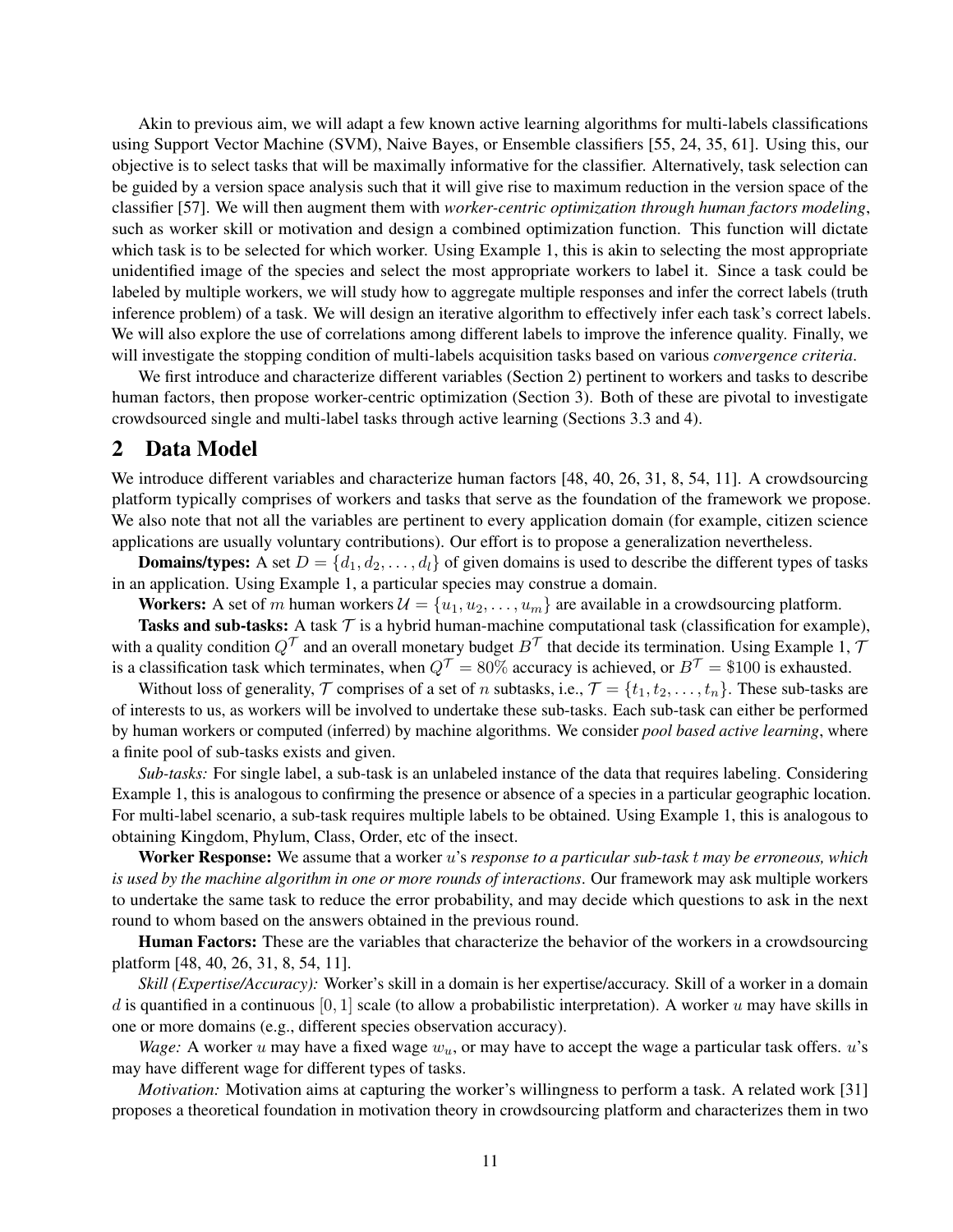#### different ways:

*(a) Intrinsic motivation:* Intrinsic motivation exists if an individual works for fulfillment generated by the activity (e.g. working just for fun). Furthermore, related works [31, 8, 54] have identified that intrinsic motivation emerges in the following ways: (1) skill variety (refers to the extent to which a worker can utilize multiple skills), (2) task identity (the degree to which an individual produces a whole, identifiable unit of work, versus completion of a small unit which is not an identifiable final product), (3) task significance (the degree to which the task has an influence over others), (4) autonomy (the degree to which an individual holding a job is able to schedule his or her activities), (5) feedback (the extent to which precise information about the effectiveness of performance is conveyed).

*(b) Extrinsic motivation:* Extrinsic motivation is an instrument for achieving a certain desired outcome (e.g. making money).

The challenge however is, either the values of these factors have to be explicitly given or they have to be estimated. Related works, including our own, have proposed solutions to estimate skill [46, 30] by analyzing historical data. Nevertheless, we are not aware of any effort that models motivational factors or design optimization involving them.

*Worker specific constraints:* Additionally, a worker may specify certain constraints (e.g., can not work more than 6 hours, or travel farther than 10 miles from her current location).

Characterizing sub-tasks considering human factors: It is easy to notice that the motivational factors described above are actually related to tasks (i.e, sub-tasks).

Formally, we describe that a set A of attributes or meta-data is available to characterize each sub-task  $t$ . They are its required skill-domain<sup>1</sup> s<sup>t</sup>, cost/wage  $w^t$ , duration  $time^t$ , location location<sup>t</sup>, significance sig<sup>t</sup>, identity  $iden^t$ , autonomy  $auto^t$ , task feedback  $fb^t$ . Each  $t$ , if performed correctly, contributes by a quantity  $q^t$  to  $Q^{\mathcal{T}}$ . These contributions are purely dictated by the active learning principles, such as how much it reduces the uncertainty.

# 3 Worker-Centric Optimization through Human Factors Modeling

Recall Section 1 and note that worker-centric optimization is a common theme across single and multi-labels tasks, which we first examine here.

Objectives: Our objective here is to explore mathematical models for worker-centric optimization in crowdsourcing platforms. Specifically, given an available pool of tasks and workers where workers perform repetitive tasks, we first obtain human factors of the workers by analyzing their past tasks and then study the problem of task assignment to enable worker-centric optimization. A recent work performs an ethnomethodological study at *Turker Nation*<sup>2</sup> and argues [39] that it is critical to enable worker-centric optimization. Our effort here is to make a formal step towards that goal, independent of any specific system-centric optimization (i.e., the active learning principles). Therefore, such a study has a much broader applicability that goes beyond active learning. Of course, our framework will ultimately combine both system and worker-centric criteria.

Challenges: While the significance of human factors is well-acknowledged in crowdsourcing, the challenge is to be able to estimate them effectively and propose appropriate models that could capture them during task assignment. Added to the fact is the dependence of the underlying crowdsourcing domain, which makes some of these factors more important than the rest (e.g., unlike AMT, there is no monetary pay-offs in citizen science activity, but skill variety is acknowledged to be critical to avoid monotony).

## 3.1 Proposed Directions

First, we propose how to model and estimate human factors [48, 40, 26, 31, 8, 54, 11] that are pertinent to capture motivation using the variables that are described in Section 2. Then, we describe mathematical models that

<sup>&</sup>lt;sup>1</sup> for simplicity, we assume that each sub-task requires one skill, whereas, in reality, multiple skills may be needed for a sub-task. The latter assumption is trivially extensible by our framework.

<sup>2</sup> http://www.turkernation.com/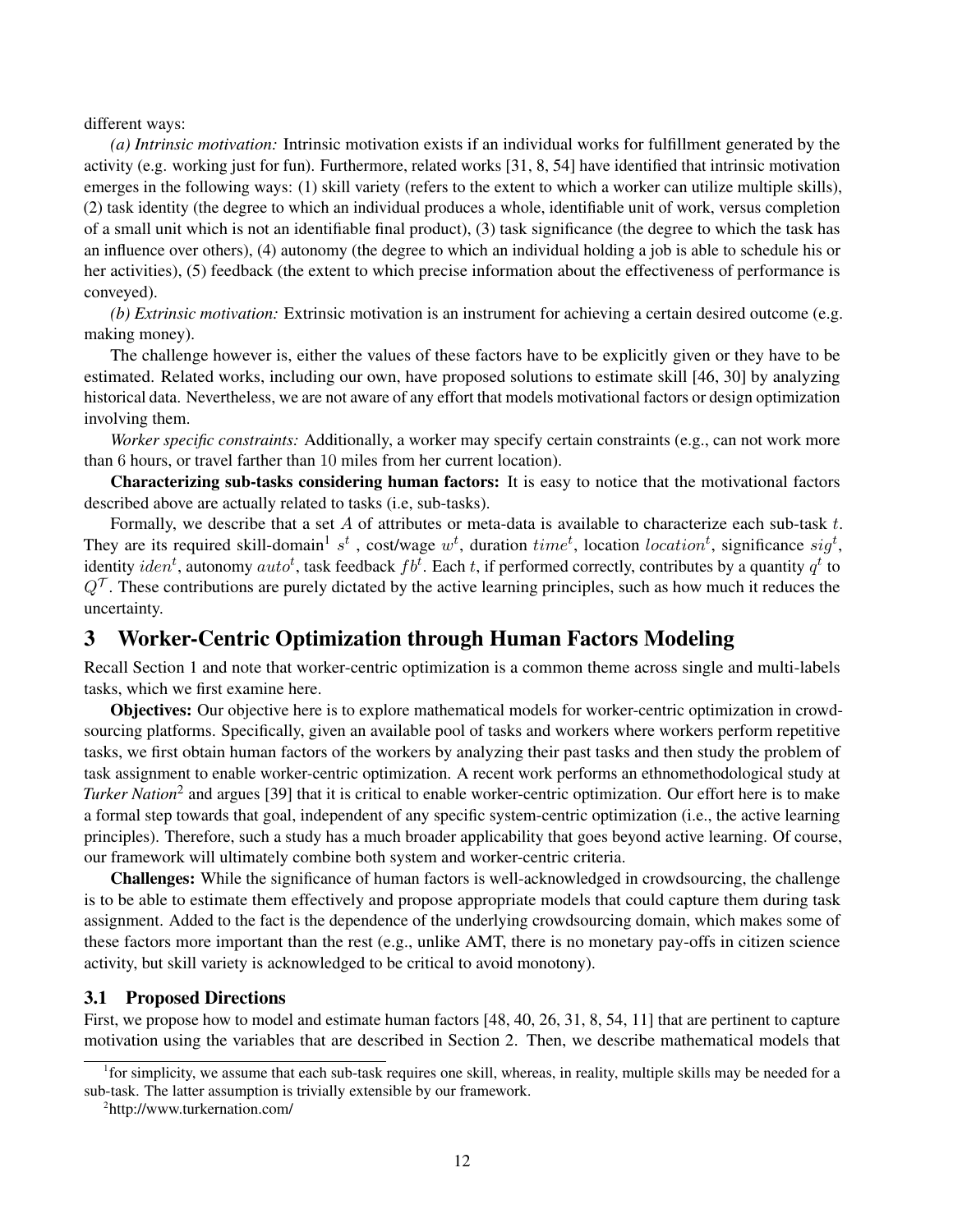leverages these estimated human factors to explicitly assign tasks to workers.

Estimating human factors: We leverage the past task completion history of the workers as well as the new tasks to compute a Boolean task completion matrix T, where the rows are the workers and the columns are the (sub)-tasks. If a worker u has completed a (sub)-task t successfully in the past, the corresponding entry gets a 1, it gets a 0 otherwise. We assume that the factors that capture intrinsic motivation, i.e., skill variety, task identity, task significance, autonomy, feedback are independent yet latent variables. The second matrix we consider is the task factor matrix  $\mathcal{F}$ , where the rows are the tasks and the columns are the motivation related latent variables. The final matrix is the user factor matrix  $U$  where rows are the factors and columns are the users. This matrix could be fully latent or observed. In case it is latent, we minimize the error function, as defined below:

$$
\sum_{i,j} (t_{ij} - \mathcal{U}_i F_j)^2 + \lambda (||\mathcal{U}||^2 + ||\mathcal{F}||^2)
$$
\n(1)

Here,  $\lambda$  is the regularization parameter. The goal is to find U and F such that it minimizes the error. For any new worker and new task, the predicted task completion score is calculated by multiplying  $U_i$  with  $F_i$ . Here, the important thing is to notice that the optimization function only minimizes the error for which ratings are present. We apply the alternating least square approach [56] to solve this problem. This is an iterative approach, where at each iteration, we fix the tasks' latent factor matrix  $\mathcal F$  in order to solve for U and vice versa. We have designed a similar solution for predicting tasks to workers considering implicit workers' feedback[45].

Worker-Centric Task Assignment: The solution above only estimates the intrinsic motivational factors, but does not describe how to aggregate them together or combine with extrinsic motivation to perform worker-centric task assignment.

Psychologists Hackman and Oldham [19] have combined factors associated to intrinsic motivations defined *motivating potential score (MPS)* :

$$
MPS = \frac{\text{skill-variety} + \text{task-identity} + \text{task-significance}}{3} * \text{ autonomous} * \text{feedback} \tag{2}
$$

Considering this aforementioned formulation, we study the worker-centric task assignment as a global optimization problem to maximize the *aggregated intrinsic and extrinsic motivation*. For a given set of tasks  $S^{t_u}$ ,  $V(S^{t_u})$  represents the overall motivation for worker u, by combining her extrinsic motivation (EXTM) (recall Section 2 that EXTM could be modeled using wage  $w<sup>t</sup>$ ) and intrinsic motivation, i.e, *motivating potential score (MPS)*(refer to Equation 2) [19]. In our initial effort, we combine them linearly, as that allows us to design efficient algorithms. Assigning a set of tasks per worker is reasonable as well as desirable from worker's perspective, because workers in a typical crowdsourcing platform intend to undertake multiple tasks as opposed to a single task. Workers may also have constraints, such as, not spend more than  $X<sup>u</sup>$  hours, or the aggregated wage must at least be  $b^u$  dollars.

Technically, we want to assign tasks to the workers *to maximize the aggregated motivation, such that the assignment satisfies each worker-specific constraints*. One such optimization function is described in Equation 3 (Recall Section 2 where  $time^t$  and  $w^t$  are the duration and wage of sub-task t, respectively).

Maximize 
$$
\sum_{u \in \mathcal{U}} [V(S^{t_u}) = EXTM(S^{t_u}) + MPS(S^{t_u})]
$$
(3)  

$$
V(S^{t_u}) = \begin{cases} \text{if } \sum_{t \in S^{t_u}} time^t \le X^u \text{ and } \sum_{t \in S^{t_u}} w^t \ge b^u\\ 0 & \text{otherwise} \end{cases}
$$

As a simple example, given two tasks i and j, we can add the individual significance  $sig^i + sig^j$ , identity  $iden^i +iden^j$ , autonomy  $auto^i + auto^j)$ , or feedback  $fb^i + fb^j$ . Similarly, the wage of two tasks could also be added and normalized to compute EXTM. Alternative problem formulation is explored below.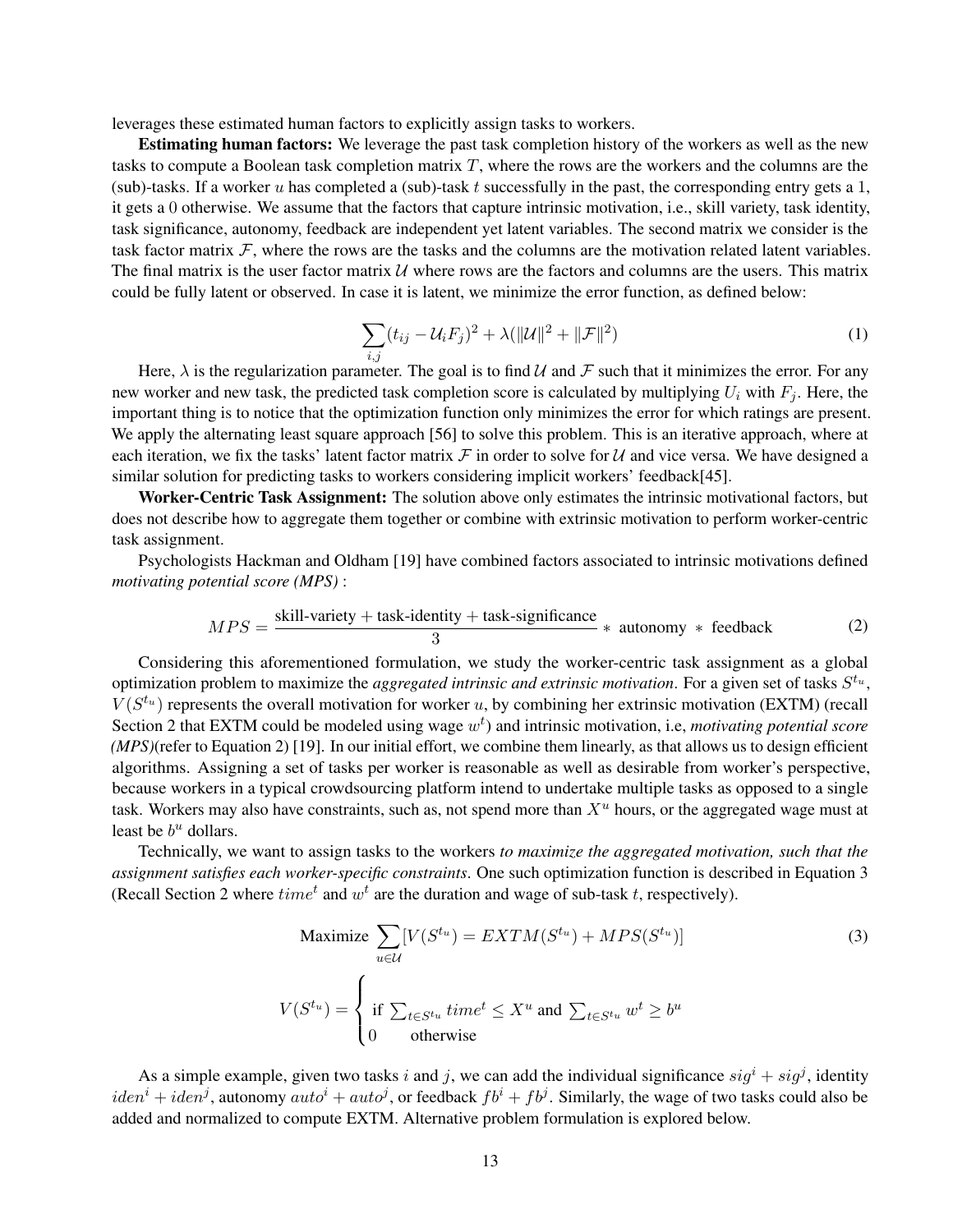#### 3.2 Open Problems

Solving the optimization problem: How to design an effective solution to maximize worker motivation based on the aforementioned objective function formulation is challenging. We observe that the proposed optimization problem is NP-hard [14], using a reduction from the assignment problems [49]. In a recent work, we have modeled motivation using *only skill-variety* and we have proved that the problem is NP-hard using a reduction from the Maximum Quadratic Assignment Problem [3]. For our problem, we note that an integer programming based solution is simply not scalable. We will explore greedy heuristic strategies that are effective and efficient. For example, we will assign tasks to the workers greedily based on the marginal gain [49].

Complex modeling for estimating intrinsic motivation & task assignment: In our preliminary direction, we have assumed that variables associated with intrinsic motivations are independent and could be combined as suggested by Hackman and Oldham [19], or intrinsic and extrinsic motivation could be combined linearly. In reality, that may not be the case. In this open problem, we will study the feasibility of a probabilistic model [67], namely a *hierarchical Bayesian framework* [38] for this problem. If the worker is completely new in the platform, we will bootstrap to collect a small set of evidence. We will consider each of the variables associated with worker motivation as a random variable and present a model using hierarchical Bayesian Networks [29] by encoding a joint distribution of these variables over a multi-dimensional space. This model will first establish the relationship among the intrinsic motivational variables themselves and then between intrinsic and extrinsic motivation to capture a workers' "preference" to a given task. We will apply Constraint Based, Score-Based, and Hybrid methods to learn the structure of the network [59]. We will leverage *Bayesian Parameter Estimation as well as Maximum Likelihood Estimation techniques* to learn the parameters of the constructed network. For efficient parameter estimation considering this complex joint distribution, we will use Gibbs sampling [7].

## 3.3 Optimized Single-Label Acquisition Involving Crowd

We now investigate our proposed optimization framework for single-label acquisition. This problem is examined by augmenting active learning principles with worker-centric optimization (refer to Section 3).

Objectives: We are assuming a setting where single-label acquisition is difficult, expensive, and time consuming (such as, Example 1). We adapt a set of popular as well as well-known active learning principles[34, 52, 42, 47] that are proposed to optimize system-centric cirteria, such as, *minimizing uncertainty or maximizing expected error-reduction* that are known to be effective in supervised (classification) algorithms [58, 50, 37, 32]. We augment these active learning principles with worker-centric optimization. Given a pool of unlabeled instances (of sub-tasks) and an available set of workers, the objective is to select sub-tasks for further labeling and assign workers for annotations, such that, the assignment optimizes both system and workers. The same sub-task may be annotated by multiple workers.

Challenges: An oracle, who knows the ground truth, no longer exists in crowdsourcing; instead, multiple workers, with varying expertise (skill), are available. Under this settings, how to realign traditional active learning goals that are system-centric (i.e., optimizes underlying computational task) requires further investigations. How to systematically design *optimization function*, i.e., one that combines worker-centric optimization in traditional active learning settings [64, 62] is the second important challenge. An equally arduous challenge is the efficiency issue which is mostly overlooked in the existing research. Finally, when to terminate further label acquisition also needs to be examined.

## 3.4 Proposed Directions

Our overall approach is iterative, where, in each round a set of sub-tasks are selected for annotation and a set of workers are chosen. Once annotations are received, the underlying classification model is retrained. After that, either the process terminates or we repeat. It has three primary directions: (1) *in a given round, which sub-tasks are to be selected for annotation and assigned to which workers?* (2) *how to aggregate multiple annotations to obtain the "true" label?* (3) *when to stop?*

*Which sub-tasks are to be selected and assigned to which workers?* We take a set of well-known active learning techniques, such as, *uncertainty sampling [34], query-by-committee [52, 42], or expected-error reduction [47],*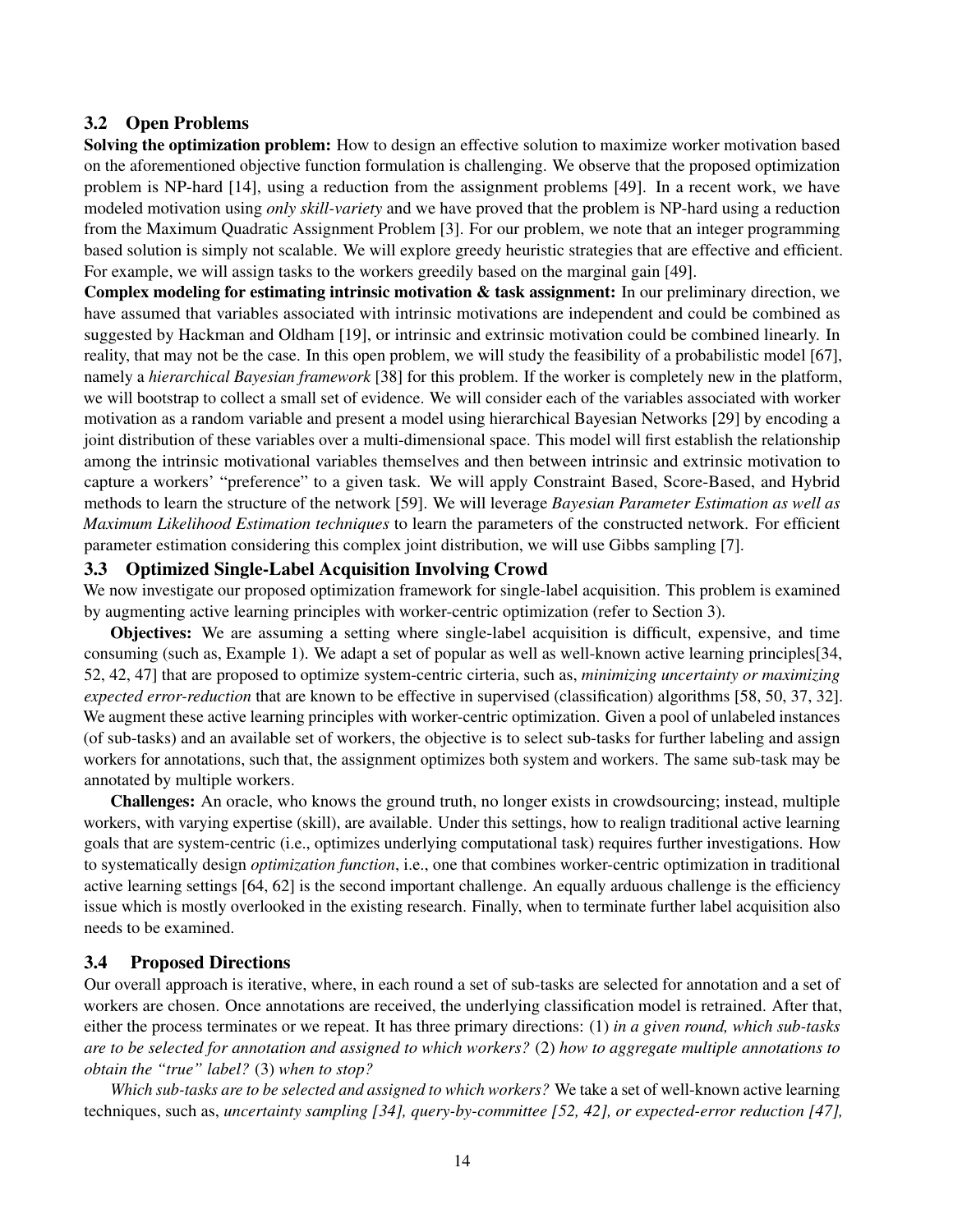*used in popular classification algorithms, such as, Naive Bayes [53], SVM [58, 50], Decision Trees [37], or ensemble classification[32]* and study them in crowdsourcing.

When a single classifier with a binary classification task is involved and the classifier is probabilistic (such as Naive Bayes), we consider existing uncertainty sampling [34] techniques. We use entropy [53] to model uncertainty to choose that sub-task for labeling whose posterior probability of being positive is closest to 0.5. For non-probabilistic classifiers (such as SVM or Decision Tree), we explore *heterogeneous approach* [33], in which a probabilistic classifier selects sub-tasks for training the non-probabilistic classifier. We also study existing expected-error reduction [47] techniques that select the sub-tasks to minimize the expected future error of the supervised algorithm, considering *log-loss or* 0/1*-loss*. We study the query-by-committee[52, 42] technique, we choose that sub-task for further labeling which has the *highest disagreement*.

Active learning principles mentioned above are too *ideal* to be useful in a crowdsourcing platform. A simple alternative is to design a *staged solution*, where we first select the tasks and then the workers [64]. For us, we can take the task-selection solution from [64] and then plug in our worker-centric optimization (Section 3) to compose tasks for the workers. We, however, argue that such a staged solution is *sub-optimal*, simply because, tasks selected by *active learning* techniques may end up having a very low worker-centric optimization, resulting in poor outcome overall. We therefore propose a global optimization that combines (1) worker-centric goals (recall Equation 3). (2) active learning principles considering workers with varying expertise.

Recall Section 2 and note that  $q^t$  represents sub-task t's contribution towards a given active learning goal (for example, how much t reduces uncertainty or expected-error) at a given iteration. Let  $S^{t_u}$  represent the sub-tasks assigned to u with value  $V(S^{t_u})$  (recall Equation 3). Considering worker's skill  $s^{u_t}$  as a probability, u's *expected contribution* to t is  $s^{u_t} * q^t$  [9]. One possible way to combine them is as a multi-objective global optimization function where the objective is to select sub-tasks and workers that maximize a weighted linear aggregation of worker and task-centric optimization (Equation 4, where  $W_1, W_2$  are specific weights). While linear aggregation is not the only way, it is more likely to admit efficient solutions, where the weights are tunable by domain experts (by default,  $W_1 = W_2 = 0.5$ ).

$$
\text{Maximize } \mathcal{V} = \sum_{u \in \mathcal{U}} [W_1 * V(S^{t_u}) + W_2 * \sum_{t \in S^{t_u}} (s^{u_t} * q^t)] \tag{4}
$$

Additionally, if a task has a cost budget associated that could be assigned either as a constraint to this optimization problem, or we could use cost as another objective as part of the optimization function, akin to one of our recent works [49]. Nevertheless, we acknowledge that designing the "ideal" optimization model that suffices the need of every application is practically impossible. We address this in the open problems.

*Aggregating multiple annotations:* Another challenge is how to combine annotations from multiple workers with varying expertise to obtain the "true" label. We apply weighted majority voting types of approach [20], where the weights are chosen according to the skills of the workers. We also consider iterative algorithm for this purpose. Examples of iterative techniques include EM or Expectation Maximization[25]. The main idea behind EM is to compute in the E step the probabilities of possible answers to each task by weighting the answers of workers according to their current expertise, and then to compute in the M step re-estimates of the expertise of workers based on the current probability of each answer. The two steps are iterated until convergence. We explore Bayesian solution [9] to probabilistically obtain the true label, i.e., given workers' annotations and skill, compute  $Pr(t = 0)$  and  $Pr(t = 1)$  and choose the one which has the higher probability.

#### 3.5 Open Problems

Solving the optimization problem Solving the optimization problem described above is challenging. In a very recent work, we have formalized task assignment as a linear combination of task relevance (based on a Boolean match between worker expertise and the skill requirements of a task) and skill-diversity [43] and proved the problem to be NP-Complete [13, 12]. We use Maximum Quadratic Assignment Problem (MAXQAP in short) [3] to design an efficient algorithm with approximation factor  $1/4$ . For our problem, we will examine if it is at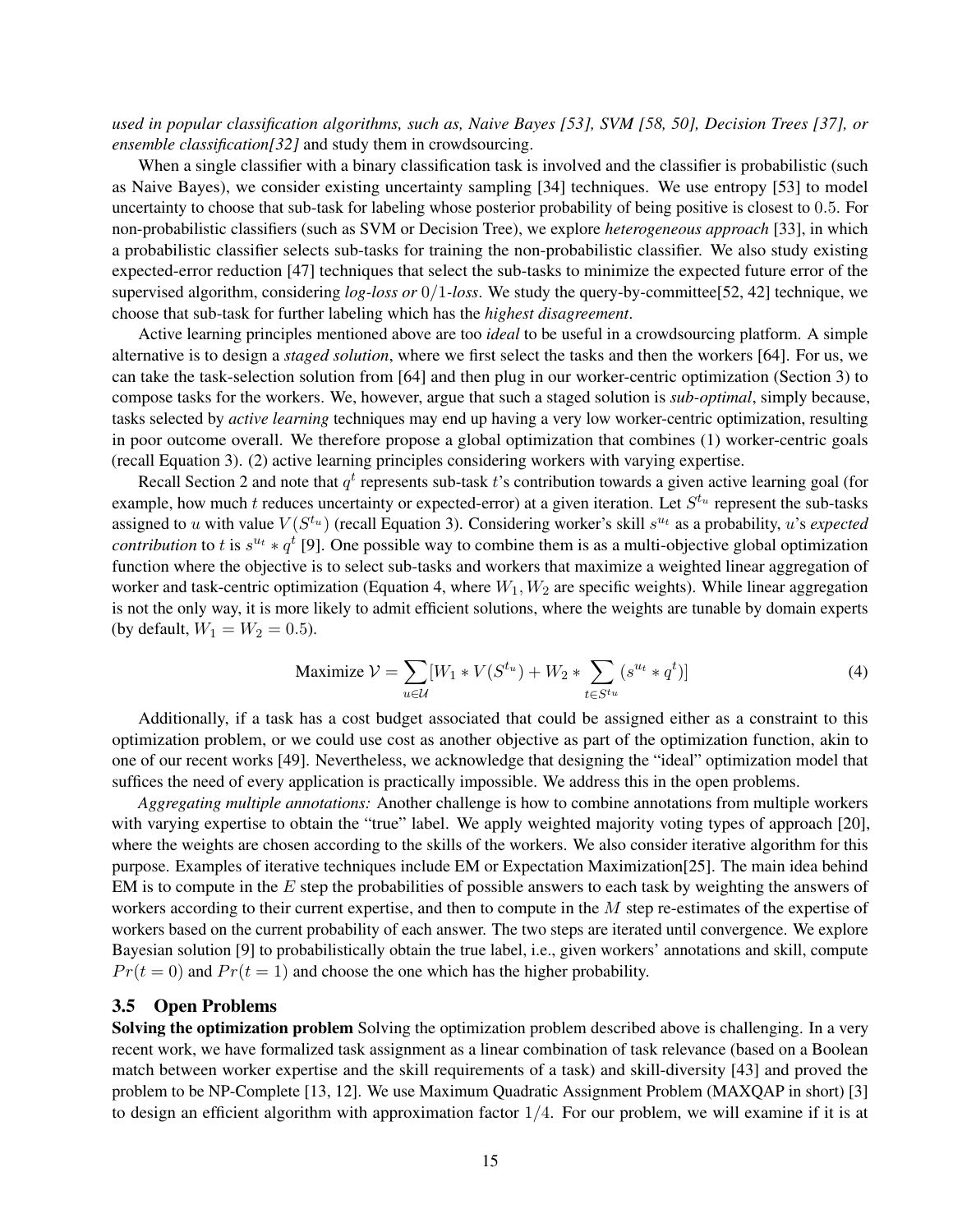all possible to design an objective function (perhaps as a special case) to exploit its nice structural properties, such as, *sub-modularity or cancavity*. Such an effort is made for active learning problems recently [22] without considering human workers. We will also study the possibility of staged algorithms and heuristic solutions, as described above. To make the algorithm computationally efficient, we will examine how to design incremental active learning strategies [44], such as finding the new classification model that is most similar to the previous one, under a set of constraints.

Complex function design and stopping condition We note that the formulation described in Equation 4 is rather *simple* - a linear function may not be adequate to combine worker and task-centric optimization. We will explore non-linear multiplicative functions. Another possible way is to formalize this as a bi-criteria optimization problem and design pareto-optimal solution that does not require us to assign any specific weight to the individual functions [6, 2, 4]. Finally, we will examine *when to terminate this iterative process*. For the overall classification task  $\tau$ , when quality threshold is not reached or budget is not exhausted (these are two hard stopping conditions), we will design stopping condition by measuring the confidence [63] of the classification model, or availability of suitable workers.

Develop a number of optimization models that are likely to cover a variety of scenarios We realize that what constitutes the "ideal" optimization model is an extremely difficult problem and highly application dependent (e.g., Which factors are important? Should we add or multiply different human factors? In the case of linear weighting, what should be the weighting coefficients?). Even a domain expert who is very knowledgeable about the specific application may not be able to shed enough light on this. We hope to develop a rich set of different models that will cover the various types of applications. This idea of developing a set of optimization models draw parallels from Web Search and Information Retrieval - where a set of alternative criteria, such as relevance, diversity, and coverage, are considered [5]. In our case, this is analogous to developing models that only consider workers skills/expertise, or cost, or motivation, or includes a subset of human factors that we are interested to study in this project.

# 4 Optimized Multi-Labels Acquisition Involving Crowd

We now investigate the multi-labels acquisition scenario. We are unaware of any related work that performs multi-label acquisition in an active learning settings involving crowd. Although one can transform a multi-label task to several single-label tasks, this simple approach can generate many tasks, incurring a high cost and latency. Akin to the previous section, our effort is to design solutions that adapt a few recent active learning works [55, 24, 35, 61] for multi-label acquisition and combine that with worker-centric optimization, described in Section 3.

Objectives: We will adapt a few known active learning algorithms for multi-label classifications using Support Vector Machine (SVM), Naive Bayes, or Ensemble classifiers [55, 24, 35, 61]. We will combine and augment them with *worker-centric optimization through human factors modeling*. Using Example 1, this is akin to selecting the most appropriate unidentified image of the species and select the most appropriate workers to provide multiple labels. Since a task could be labeled by multiple workers, we will study how to aggregate multiple responses and infer the correct labels (truth inference problem) of a task. We will also explore the use of correlations among different labels to improve the inference quality. Finally, we will investigate the stopping condition or *convergence criteria*.

Challenges: Workers may exhibit different characteristics in multi-label tasks: a conservative worker would only select labels that the worker is certain of, while a casual worker may select more labels. To determine the multi-label tasks' results, the key is to devise the so-called "worker model" to accurately express the behavior of the worker in answering multi-labels. Furthermore, different from single-label tasks, correlations among labels inherently exist in multi-label tasks. For Example 1, consider one pairwise label dependency: if the insect in the image is labeled as Papilionidae (Family name) , then it is highly probable that it also has label Swallowtail (Sub-family name). Therefore, how to understand and leverage label correlation is another challenge. Finally, how to systematically design *optimization function*, i.e., one that combines worker-centric optimization in active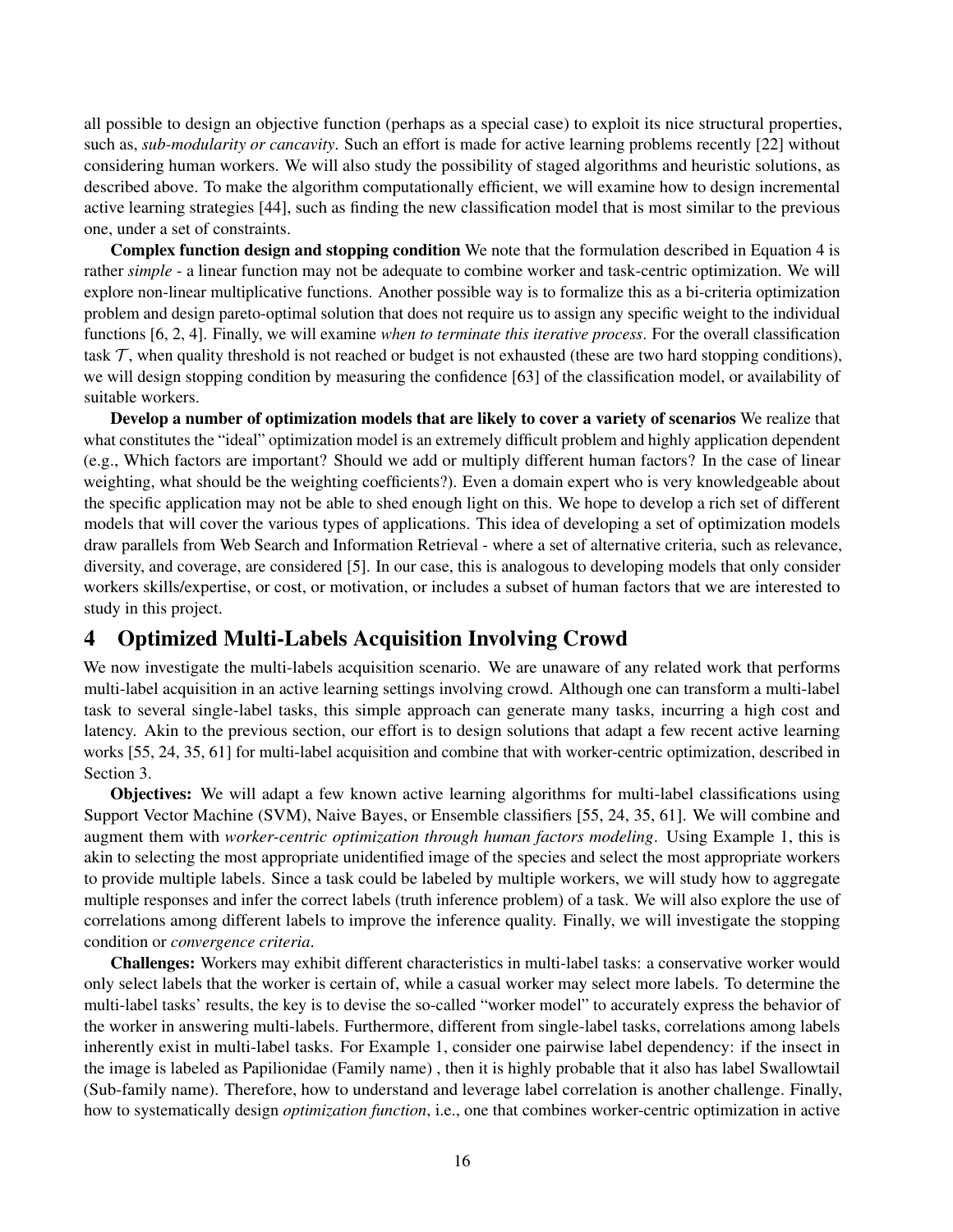learning settings [55, 24, 35, 61] is the final important challenge.

## 4.1 Proposed Directions

Our overall approach is iterative here as well, where, in each round a set of sub-tasks are selected to be annotated with multi-labels and a set of workers are chosen. Once multiple labels are acquired, the underlying classification model is retrained. After that, either the process terminates or we repeat. It has three primary directions: (1) *Task assignment* (2) *Truth Inference, i.e., aggregate multiple annotations to obtain the "true" labels.* (3) *Label Correlation*.

*Task Assignment:* In our preliminary investigation, we have studied the active learning problem for the multi-label scenario considering the widely popular SVM classifier using the *Maximum-Margin Uncertainty Sampling*. Uncertainty sampling [34] is one of the simplest and most effective active learning strategies used for single-label classification. The central idea of this strategy is that the active learner should query the instance which the current classifier is most uncertain about. For binary SVM classifiers, the most uncertain instance can be interpreted as the one closest to the classification boundary by selecting the sample with the smallest classification margin. Multi-label active learning methods simply extend this binary uncertainty concept into the multi-label learning scenarios by integrating the binary uncertainty measures associated with each individual class in independent manners, such as taking the minimum over all classes, and taking the average over all classes.

In our initial direction, given the active learning principle, we combine that with worker-centric optimization and design an objective function akin to Equation 4, as described in Section 3.3. Obviously, exploring alternative optimization models, or how to design a set of optimization functions that can handle a variety of scenarios, or when to stop the iterative process are additional challenges. Once we understand these challenges for the single-label acquisition problem in Section 3.3, we believe they will extend for the multi-label scenarios.

*Truth Inference Problem:* The truth inference problem, i.e, how to aggregate the annotations provided by multiple workers and generate the actual set of labels requires deeper attention for the multi-label scenario. As the correct set of labels associated with each sub-task is unknown (ground-truth is unknown), the accuracy or expertise of a worker can only be estimated based on the collected answer. To model worker expertise, we compute the following two measures, *True Positive (TP)* and *False Positive (FP)*. TP is the number of labels that a worker selected correctly and FP is the number of labels she selected incorrectly. Unlike a prior work [67], False Negative and True Negative are not relevant, if the workers annotate the labels. In the case where workers validate the given labels, these latter two measures are also relevant. Once these measures are computed, we design a worker's contingency table and calculate her expertise. After that, we design an iterative approach, which can jointly infer the correct labels associated with the tasks and the expertise of the workers. Our iterative solution is motivated by the Expectation Maximization (EM) algorithms and comprises of the following two steps: (step 1), we assume that the worker expertise is known and constant, and infer the probabilistic truth of each object and label pair. (step 2), based on the computed probabilistic truth of each object and label pair, we re-estimate workers expertise.

*Label correlation:* Since the annotated labels of an object are not independent (Recall Example 1 and note that Papilionidae (Family name) and Swallowtail (Sub-family name) are highly correlated), we study how label correlations can be inferred and facilitate truth inference. In our initial direction, we leverage the existing label correlation techniques [65, 66] to generate the *pairwise label correlations* and regard them as prior input to our problem. For example, the conditional dependency of two labels defines the probability that one label is correct for an object under the condition that the other label is correct. Capturing the higher order label correlations requires computing the joint probability which could be computationally expensive. Once label correlation is computed, we shall explore how to use that information for improved truth inference.

## 4.2 Open Problems

Alternative Active Learning Strategy Design In our initial direction, we have discussed how to adapt uncertainty sampling to design active learning strategies for SVM classifier for multi-label scenario. The average number of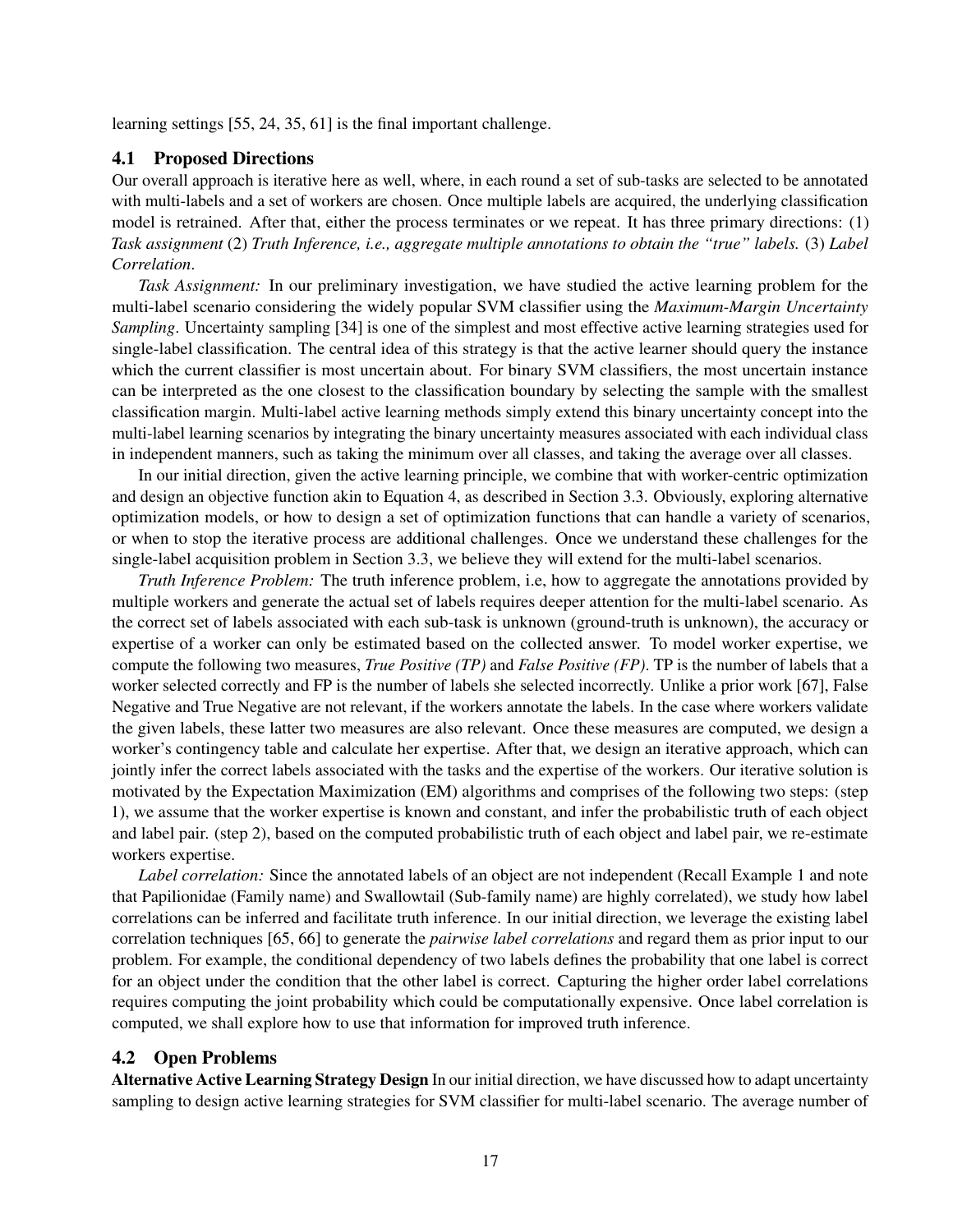correct labels assigned to each instance in a multi-label data set is called its label cardinality. Thus the number of predicted labels of an unlabeled instance is expected to be consistent with the label cardinality computed on the labeled data. For an unlabeled instance, this inconsistency measure could be defined as the distance between the number of correctly predicted labels so far and the label cardinality of the labeled data. We will study this label cardinality inconsistency [60] to select that sub-task where the label inconsistency is highest. Additionally, we will also study the active learning strategies known for other classifiers, such as Naive Bayes and Ensemble methods could be adapted to our problem [55, 24, 35, 61]. Alternatively, task selection can be guided by a version space analysis such that it will give rise to maximum reduction in the version space of the classifier [57].

Truth Inference with Label Correlation We will study how to use the information obtained from label correlation to improve the truth inference. Intuitively, our truth inference problem could benefit from label correlation in the following way: using Example 1, if label correlation infers high correlation among two labels, let's say, Papilionidae and Swallowtail (family and sub-family of butterflies), it is likely that Papilionidae and Mimic Sulfurs (which is a sub-family of butterflies, but Mimic Sulfurs belong to a different family (Pieridae) will have a very low correlation. Therefore, the probabilistic truth of the labels which have Mimic Sulfurs should be downgraded to reflect that fact. It has been shown in Information Retrieval that the more frequent two words occur together in text corpus, the more similar their vectors are [5]. We will regard each label as a word and compute the similarity (e.g., cosine similarity) between the vectors of two labels. We will explore widely popular Sigmoid function [28] to map a probability value to a real value, re-scale the value based on label correlation, and then revert the re-scaled correlation back to a probability score using the Sigmoid function again.

# 5 Conclusion

The goal of this article is to propose an *an optimized human-machine intelligence framework for single and multi-label tasks through active learning*. We conceptualize an iterative framework that judiciously employs human workers to collect single or multiple labels associated with such tasks, which, in turn are used by the supervised machine algorithms to make intelligent prediction. Our basic approach is adapt a few existing *active learning techniques for single and multi-label classification, but study them in the context of crowdsourcing, especially considering worker-centric optimization, i,e., human factors*. Our innovation lies in systematically characterizing variables to model human factors, designing optimization models that appropriately combine system and worker-centric goals, and designing effective solutions.

# 6 Acknowledgment

The work of Senjuti Basu Roy is supported by the National Science Foundation under Grant No.: 1814595 and Office of Naval Research under Grant No.: N000141812838.

# References

- [1] S. Amer-Yahia and S. B. Roy. Human factors in crowdsourcing. *Proceedings of the VLDB Endowment*, 9(13):1615–1618, 2016.
- [2] A. Anagnostopoulos, L. Becchetti, C. Castillo, A. Gionis, and S. Leonardi. Online team formation in social networks. In *Proceedings of the 21st international conference on World Wide Web*, pages 839–848. ACM, 2012.
- [3] E. M. Arkin, R. Hassin, and M. Sviridenko. Approximating the maximum quadratic assignment problem. *Information Processing Letters*, 77(1):13–16, 2001.
- [4] A. Asudeh, G. Zhang, N. Hassan, C. Li, and G. V. Zaruba. Crowdsourcing pareto-optimal object finding by pairwise comparisons. *arXiv preprint arXiv:1409.4161*, 2014.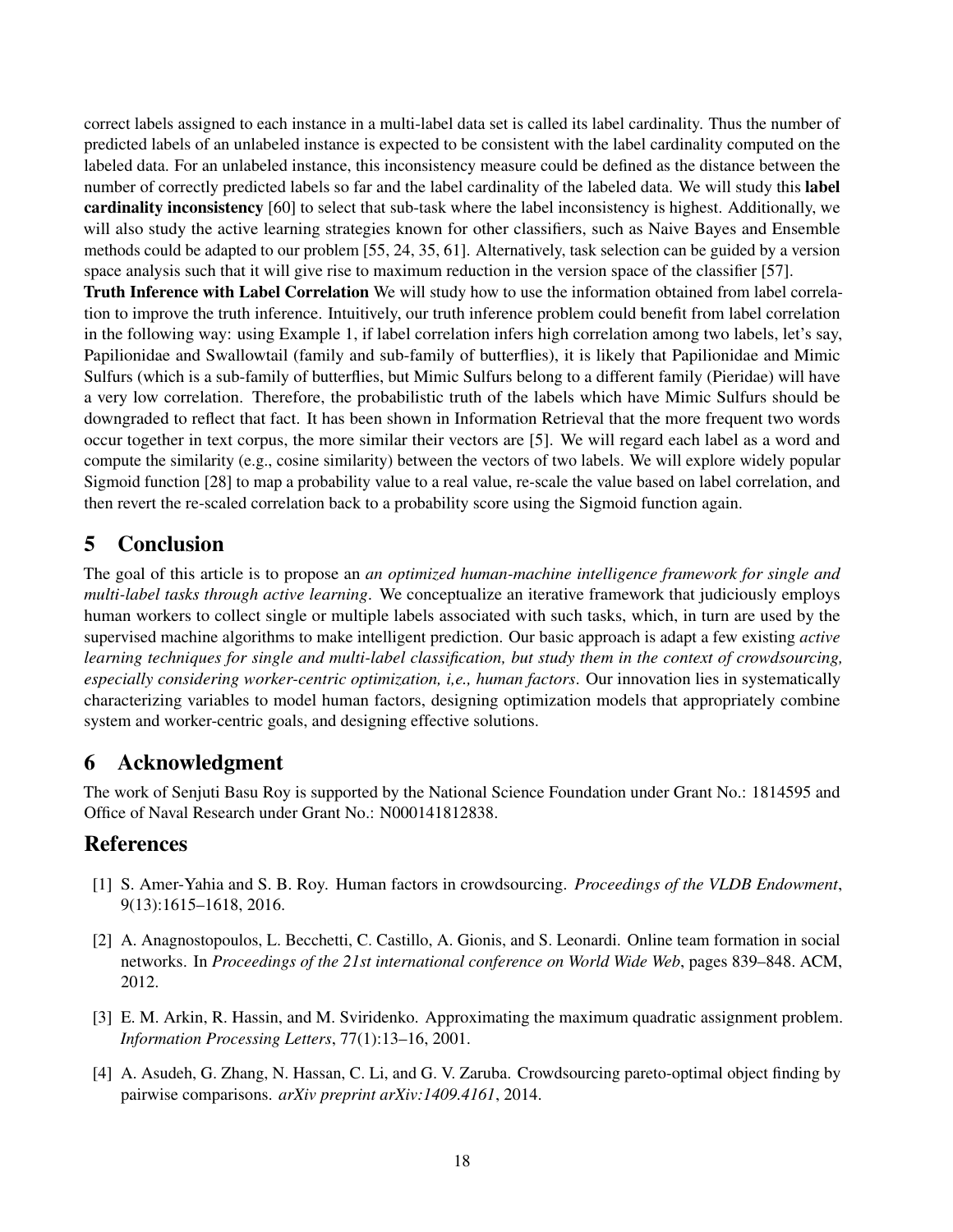- [5] R. Baeza-Yates, B. Ribeiro-Neto, et al. *Modern information retrieval*, volume 463. ACM press New York, 1999.
- [6] V. Bilo, M. Flammini, and L. Moscardelli. Pareto approximations for the bicriteria scheduling problem. In ` *Parallel and Distributed Processing Symposium, 2004. Proceedings. 18th International*, page 83. IEEE, 2004.
- [7] C. K. Carter and R. Kohn. On gibbs sampling for state space models. *Biometrika*, 81(3):541–553, 1994.
- [8] D. Chandler and A. Kapelner. Breaking monotony with meaning: Motivation in crowdsourcing markets. *Journal of Economic Behavior & Organization*, 90:123–133, 2013.
- [9] R. T. Clemen and R. L. Winkler. Aggregating probability distributions. *Advances in decision analysis: From foundations to applications*, pages 154–176, 2007.
- [10] R. O. Duda, P. E. Hart, and D. G. Stork. *Pattern classification*. John Wiley & Sons, 2012.
- [11] E. Estellés-Arolas and F. González-Ladrón-de Guevara. Towards an integrated crowdsourcing definition. *Journal of Information science*, 38(2):189–200, 2012.
- [12] T. Feo, O. Goldschmidt, and M. Khellaf. One-half approximation algorithms for the k-partition problem. *Operations Research*, 40(1-supplement-1):S170–S173, 1992.
- [13] T. A. Feo and M. Khellaf. A class of bounded approximation algorithms for graph partitioning. *Networks*, 20(2):181–195, 1990.
- [14] M. R. Garey and D. S. Johnson. Computers and intractability: a guide to np-completeness, 1979.
- [15] M. B. Garzón, R. Blazek, M. Neteler, R. S. De Dios, H. S. Ollero, and C. Furlanello. Predicting habitat suitability with machine learning models: the potential area of pinus sylvestris l. in the iberian peninsula. *ecological modelling*, 197(3):383–393, 2006.
- [16] C. Gokhale, S. Das, A. Doan, J. F. Naughton, N. Rampalli, J. Shavlik, and X. Zhu. Corleone: hands-off crowdsourcing for entity matching. In *Proceedings of the 2014 ACM SIGMOD international conference on Management of data*, pages 601–612. ACM, 2014.
- [17] N. Grira, M. Crucianu, and N. Boujemaa. Active semi-supervised fuzzy clustering for image database categorization. In *Proceedings of the 7th ACM SIGMM international workshop on Multimedia information retrieval*, pages 9–16. ACM, 2005.
- [18] D. Haas, J. Wang, E. Wu, and M. J. Franklin. Clamshell: Speeding up crowds for low-latency data labeling. *Proceedings of the VLDB Endowment*, 9(4):372–383, 2015.
- [19] J. R. Hackman and G. R. Oldham. Motivation through the design of work: Test of a theory. *Organizational behavior and human performance*, 16(2):250–279, 1976.
- [20] C.-J. Ho, S. Jabbari, and J. W. Vaughan. Adaptive task assignment for crowdsourced classification. In *Proceedings of the 30th International Conference on Machine Learning (ICML-13)*, pages 534–542, 2013.
- [21] T. Hofmann and J. M. Buhmann. Active data clustering. *Advances in Neural Information Processing Systems*, pages 528–534, 1998.
- [22] S. C. Hoi, R. Jin, J. Zhu, and M. R. Lyu. Batch mode active learning and its application to medical image classification. In *Proceedings of the 23rd international conference on Machine learning*, pages 417–424. ACM, 2006.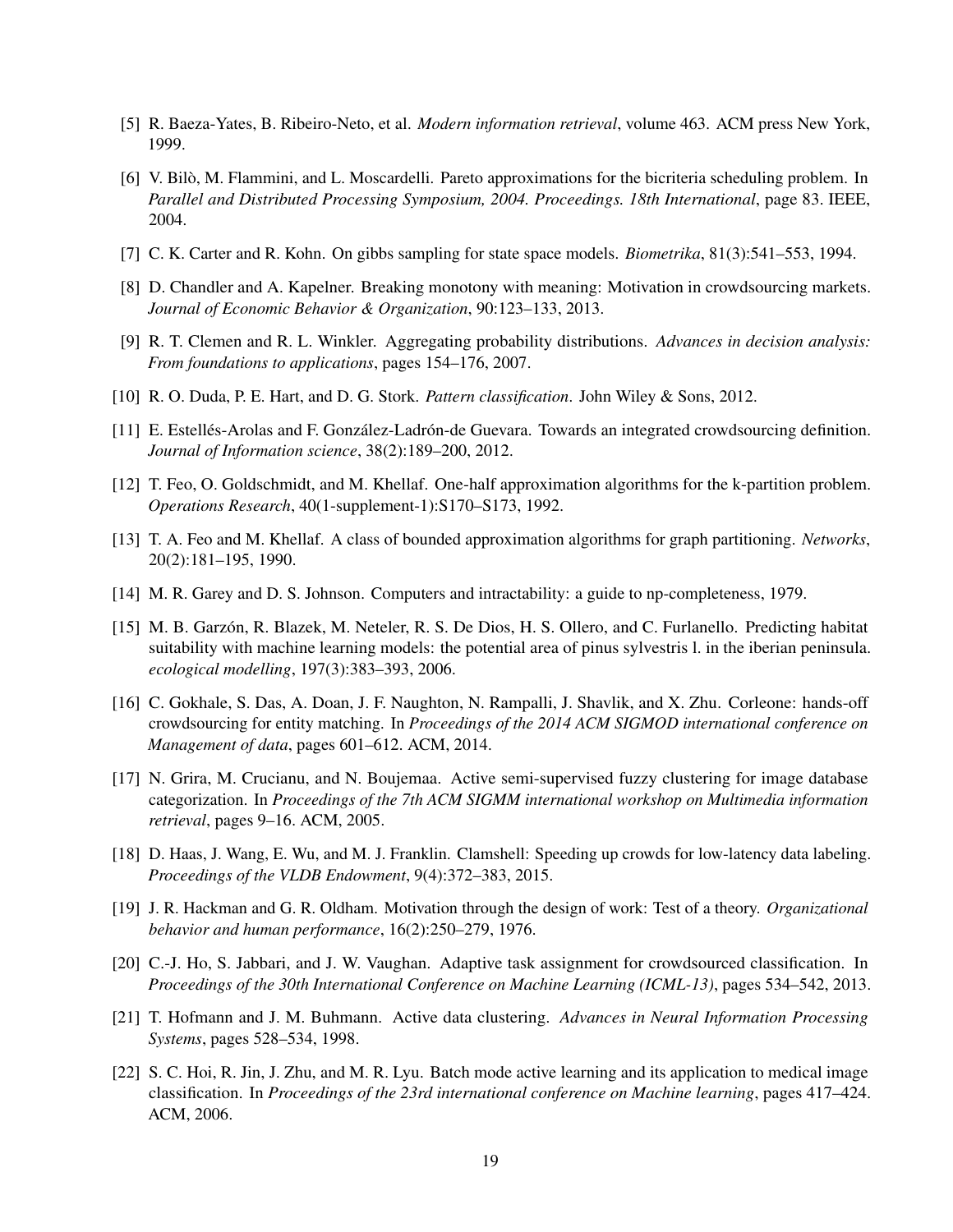- [23] Y. Huang and T. M. Mitchell. Text clustering with extended user feedback. In *Proceedings of the 29th annual international ACM SIGIR conference on Research and development in information retrieval*, pages 413–420. ACM, 2006.
- [24] C.-W. Hung and H.-T. Lin. Multi-label active learning with auxiliary learner. In *ACML*, pages 315–332, 2011.
- [25] N. Q. V. Hung, N. T. Tam, L. N. Tran, and K. Aberer. An evaluation of aggregation techniques in crowdsourcing. In *International Conference on Web Information Systems Engineering*, pages 1–15. Springer, 2013.
- [26] P. G. Ipeirotis. Demographics of mechanical turk. 2010.
- [27] P. G. Ipeirotis, F. Provost, and J. Wang. Quality management on amazon mechanical turk. In *Proceedings of the ACM SIGKDD workshop on human computation*, pages 64–67. ACM, 2010.
- [28] Y. Ito. Approximation of continuous functions on r d by linear combinations of shifted rotations of a sigmoid function with and without scaling. *Neural Networks*, 5(1):105–115, 1992.
- [29] F. V. Jensen. *An introduction to Bayesian networks*, volume 210. UCL press London, 1996.
- [30] M. Joglekar, H. Garcia-Molina, and A. G. Parameswaran. Evaluating the crowd with confidence. In *The 19th ACM SIGKDD International Conference on Knowledge Discovery and Data Mining, KDD 2013, Chicago, IL, USA, August 11-14, 2013*, pages 686–694, 2013.
- [31] N. Kaufmann, T. Schulze, and D. Veit. More than fun and money. worker motivation in crowdsourcing-a study on mechanical turk. In *AMCIS*, volume 11, pages 1–11, 2011.
- [32] C. Körner and S. Wrobel. Multi-class ensemble-based active learning. In *Machine Learning: ECML 2006*, pages 687–694. Springer, 2006.
- [33] D. D. Lewis and J. Catlett. Heterogeneous uncertainty sampling for supervised learning. In *Proceedings of the eleventh international conference on machine learning*, pages 148–156, 1994.
- [34] D. D. Lewis and W. A. Gale. A sequential algorithm for training text classifiers. In *Proceedings of the 17th annual international ACM SIGIR conference on Research and development in information retrieval*, pages 3–12. Springer-Verlag New York, Inc., 1994.
- [35] X. Li and Y. Guo. Active learning with multi-label svm classification. In *IJCAI*. Citeseer, 2013.
- [36] D. V. Lindley. On a measure of the information provided by an experiment. *The Annals of Mathematical Statistics*, pages 986–1005, 1956.
- [37] C. X. Ling, Q. Yang, J. Wang, and S. Zhang. Decision trees with minimal costs. In *Proceedings of the twenty-first international conference on Machine learning*, page 69. ACM, 2004.
- [38] R. Liu, K. Zolfaghar, S.-c. Chin, S. B. Roy, and A. Teredesai. A framework to recommend interventions for 30-day heart failure readmission risk. In *2014 IEEE International Conference on Data Mining*, pages 911–916. IEEE, 2014.
- [39] D. Martin, B. V. Hanrahan, J. O'Neill, and N. Gupta. Being a turker. In *Proceedings of the 17th ACM conference on Computer supported cooperative work & social computing*, pages 224–235. ACM, 2014.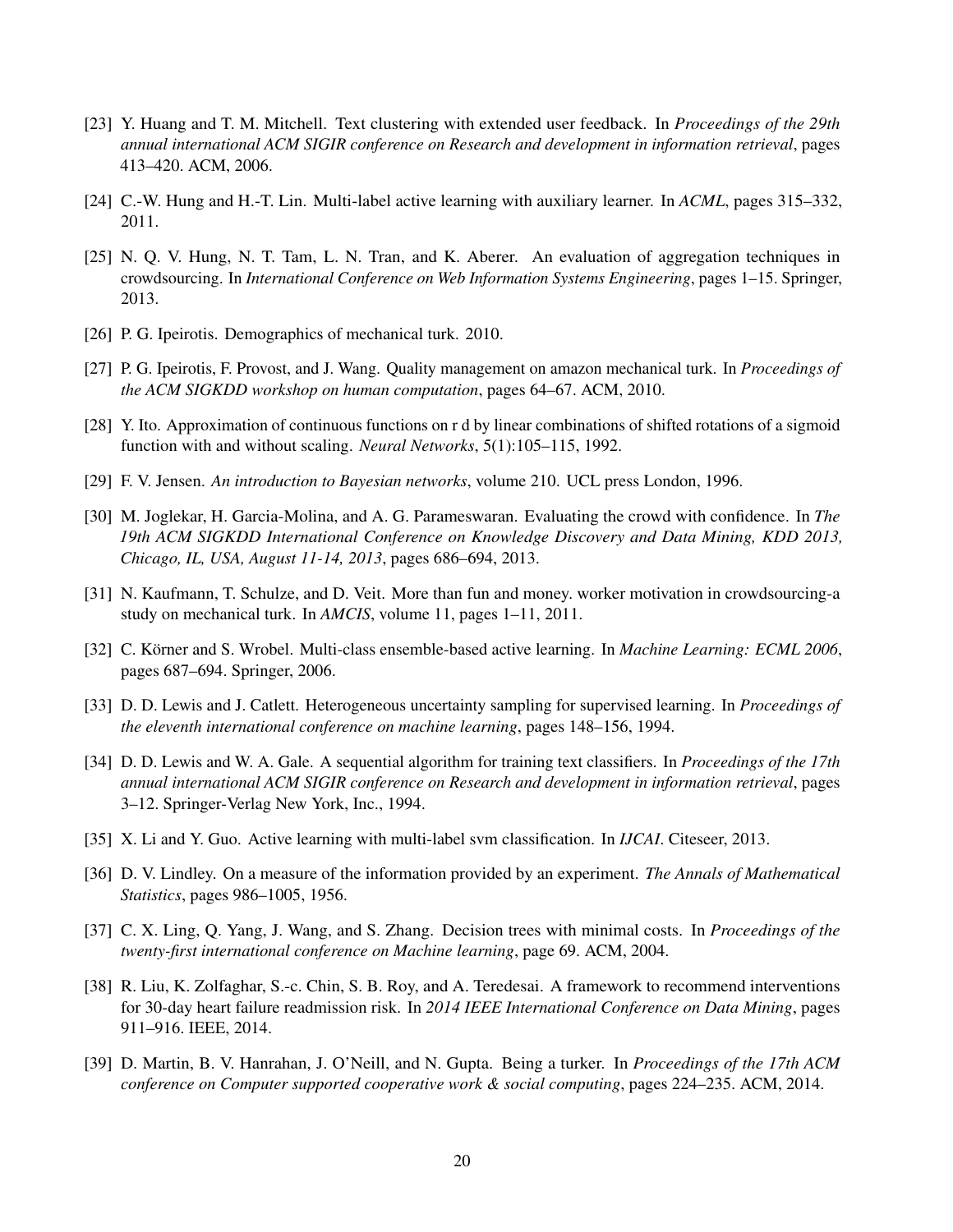- [40] W. Mason and D. J. Watts. Financial incentives and the performance of crowds. *ACM SigKDD Explorations Newsletter*, 11(2):100–108, 2010.
- [41] B. Mozafari, P. Sarkar, M. Franklin, M. Jordan, and S. Madden. Scaling up crowd-sourcing to very large datasets: a case for active learning. *Proceedings of the VLDB Endowment*, 8(2):125–136, 2014.
- [42] K. Nigam and A. McCallum. Employing em in pool-based active learning for text classification. In *Proceedings of ICML-98, 15th International Conference on Machine Learning*, 1998.
- [43] J. Pilourdault, S. Amer-Yahia, D. Lee, and S. B. Roy. Motivation-aware task assignment in crowdsourcing. In *EDBT Conference*, 2017.
- [44] G.-J. Qi, X.-S. Hua, Y. Rui, J. Tang, and H.-J. Zhang. Two-dimensional multilabel active learning with an efficient online adaptation model for image classification. *Pattern Analysis and Machine Intelligence, IEEE Transactions on*, 31(10):1880–1897, 2009.
- [45] H. Rahman, L. Joppa, and S. B. Roy. Feature based task recommendation in crowdsourcing with implicit observations, 2016.
- [46] H. Rahman, S. Thirumuruganathan, S. B. Roy, S. Amer-Yahia, and G. Das. Worker skill estimation in team based tasks. *PVLDB*, 2015.
- [47] N. Roy and A. McCallum. Toward optimal active learning through monte carlo estimation of error reduction. *ICML, Williamstown*, pages 441–448, 2001.
- [48] S. B. Roy, I. Lykourentzou, S. Thirumuruganathan, S. Amer-Yahia, and G. Das. Crowds, not drones: Modeling human factors in interactive crowdsourcing. In *DBCrowd 2013-VLDB Workshop on Databases and Crowdsourcing*, pages 39–42. CEUR-WS, 2013.
- [49] S. B. Roy, I. Lykourentzou, S. Thirumuruganathan, S. Amer-Yahia, and G. Das. Task assignment optimization in knowledge-intensive crowdsourcing. *The VLDB Journal*, pages 1–25, 2015.
- [50] G. Schohn and D. Cohn. Less is more: Active learning with support vector machines. In *ICML*, pages 839–846. Citeseer, 2000.
- [51] B. Settles. Active learning literature survey. *University of Wisconsin, Madison*, 52(55-66):11, 2010.
- [52] H. S. Seung, M. Opper, and H. Sompolinsky. Query by committee. In *Proceedings of the fifth annual workshop on Computational learning theory*, pages 287–294. ACM, 1992.
- [53] C. E. Shannon. A note on the concept of entropy. *Bell System Tech. J*, 27:379–423, 1948.
- [54] A. D. Shaw, J. J. Horton, and D. L. Chen. Designing incentives for inexpert human raters. In *Proceedings of the ACM 2011 conference on Computer supported cooperative work*, pages 275–284. ACM, 2011.
- [55] M. Singh, E. Curran, and P. Cunningham. Active learning for multi-label image annotation. In *Proceedings of the 19th Irish Conference on Artificial Intelligence and Cognitive Science*, pages 173–182, 2009.
- [56] S. M. Stigler. Gauss and the invention of least squares. *The Annals of Statistics*, pages 465–474, 1981.
- [57] S. Tong and D. Koller. Support vector machine active learning with applications to text classification. *Journal of machine learning research*, 2(Nov):45–66, 2001.
- [58] S. Tong and D. Koller. Support vector machine active learning with applications to text classification. *The Journal of Machine Learning Research*, 2:45–66, 2002.